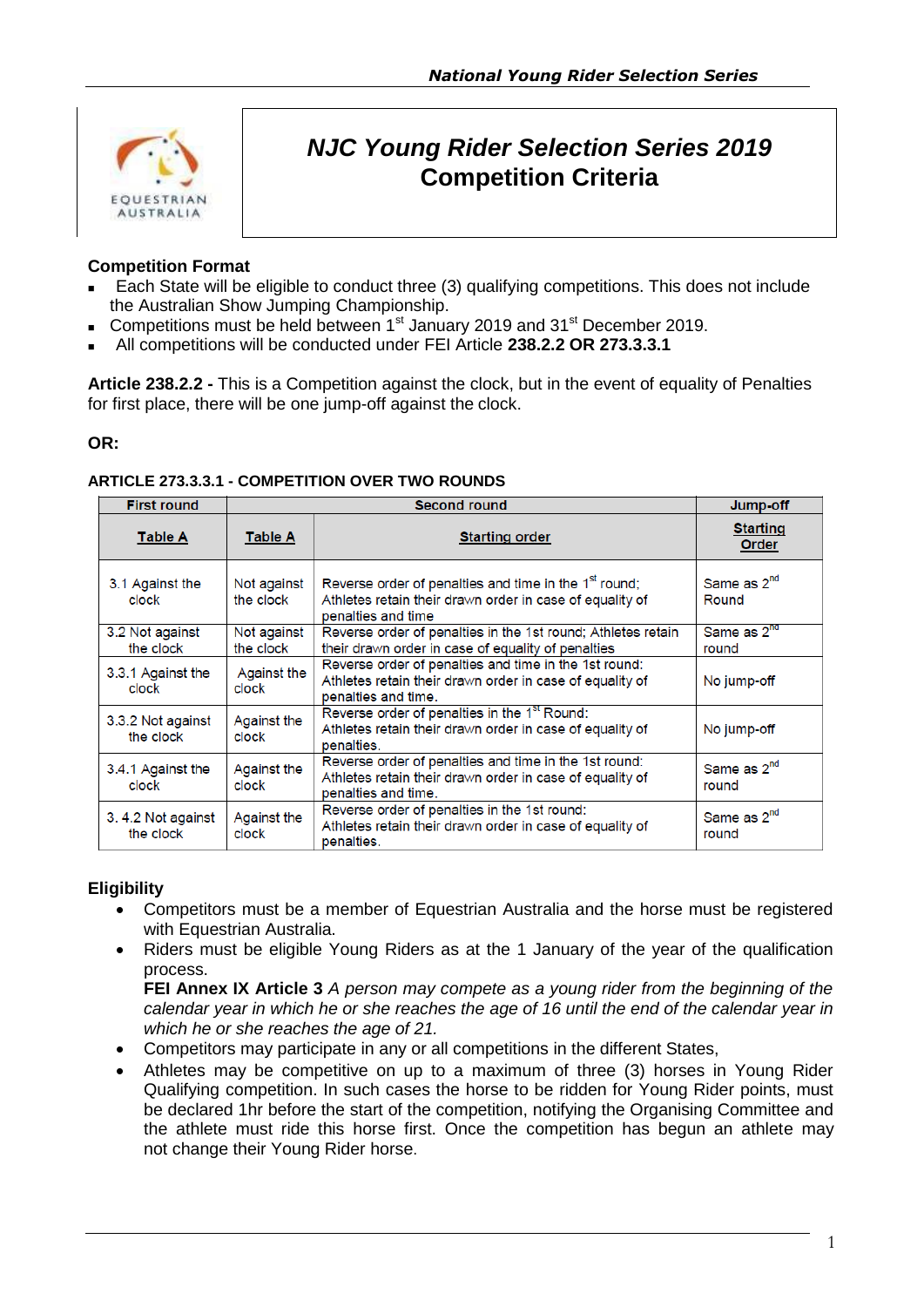## **Arena**

The competitions must be conducted outdoors on an arena surface of either grass or sand.

## **Courses to include the following (first round):**

- The height of the obstacles is to be 1.30m.
- Cups must comply with FEI rules.
- There must be 2 verticals at 1.35m
- 2 oxers at 1.30m by 1.50m
- The first fence and the 'A' element of the first combination may be a minimum of 1.25m.

#### **Speed**

• The speed for the first round of both competitions will be 350 metres per minute and the second round 375 metres per minute.

## **Timing**

- Electronic Timing equipment capable of measuring to  $1/100<sup>th</sup>$  of a second must be used.
- All results must show the time taken to  $1/100<sup>th</sup>$  of a second.

## **Judge**

- The ground jury will comprise a Chairman only.
- Each state is responsible for appointing the appropriate level judge to officiate at their competitions.
- The Chairman of the Ground Jury will act as Technical Delegate and ensure that as far as possible the course is faithful to the criteria stated above.

## **Prizes for State Competitions**

- Each state branch/state jumping committee of EA will be responsible for providing ribbons to sixth  $(6<sup>th</sup>)$  place for each competition.
- Prizemoney or other awards may be offered by the organising committee for each competition.
- Organising Committees are encouraged to establish sponsorship for prizemoney for each competition.

# **Prizes for National Leaderboard**

- $\bullet$  1<sup>st</sup> Rug
- $\bullet$  2<sup>nd</sup> Rug
- $\bullet$  3<sup>rd</sup> Rug

# **Results and Rankings**

- The original copy of the judging sheets must be forwarded to the High Performance Department at EA National Office no later than 3 days after the completion of the competition. The competition Judge will be responsible for ensuring this report is delivered.
- Points for each state competition:
	- $\circ$  1<sup>st</sup>: 7 points
	- $\circ$  2<sup>nd</sup>: 5 points
	- $\circ$  3<sup>rd</sup>: 4 points
	- $\circ$  4<sup>th</sup>: 3 points:
	- $\circ$  5<sup>th</sup>: 2 points
	- $\circ$  6<sup>th</sup>: 1 point

Riders with more than twelve (12) penalties in the first round will not be awarded points.